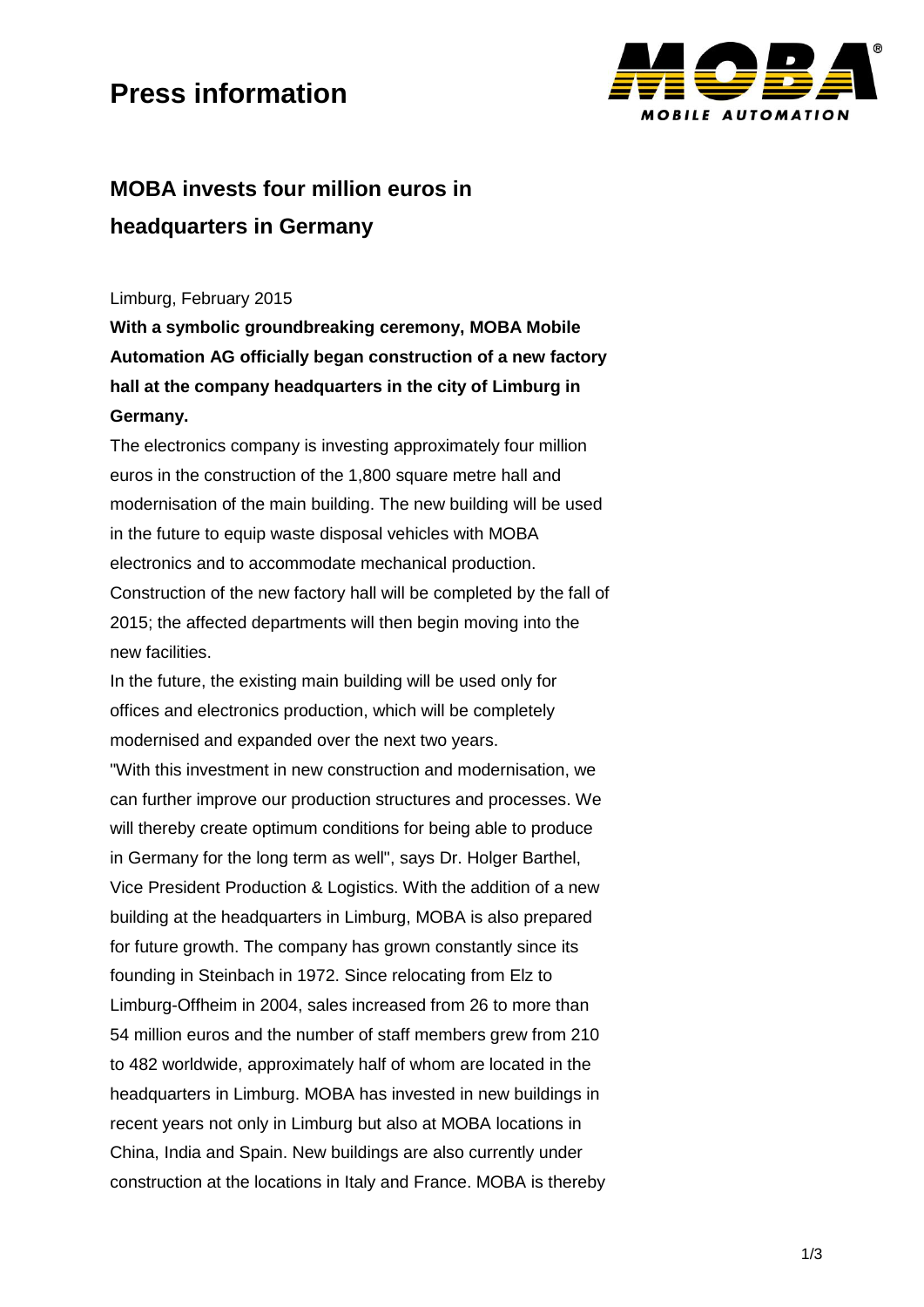# **Press information**



preparing for further global growth and can provide even better service on-site with facilities and workshops perfectly tailored to the company.

#### **About MOBA**

With over 40 years of experience, MOBA has grown to become a world leader in developing and manufacturing mobile electronics, identification systems and weighing technology for construction machinery and waste disposal vehicles. MOBA is also a successful system specialist and OEM supplier in the field of mobile automation. With its headquarters in Limburg, Germany, and branch offices in Dresden and Langenlonsheim, MOBA has eleven subsidiaries and company stakes worldwide that together with an international dealer network, ensures that the company is represented in the major global growth markets. .



*Official groundbreaking ceremony for the new factory hall. Left to right: Ulrich Heep (IHK), Alfons Horn (MOBA Vice President of Development), Rainer Fetter (architect), Dr. Holger Barthel (MOBA Vice President Production & Logistics), Martin Richard (mayor)*



*How the MOBA grounds will look in the future: located in the foreground is the new factory hall, which is currently under construction; in the background is the existing main building*

Photos: MOBA